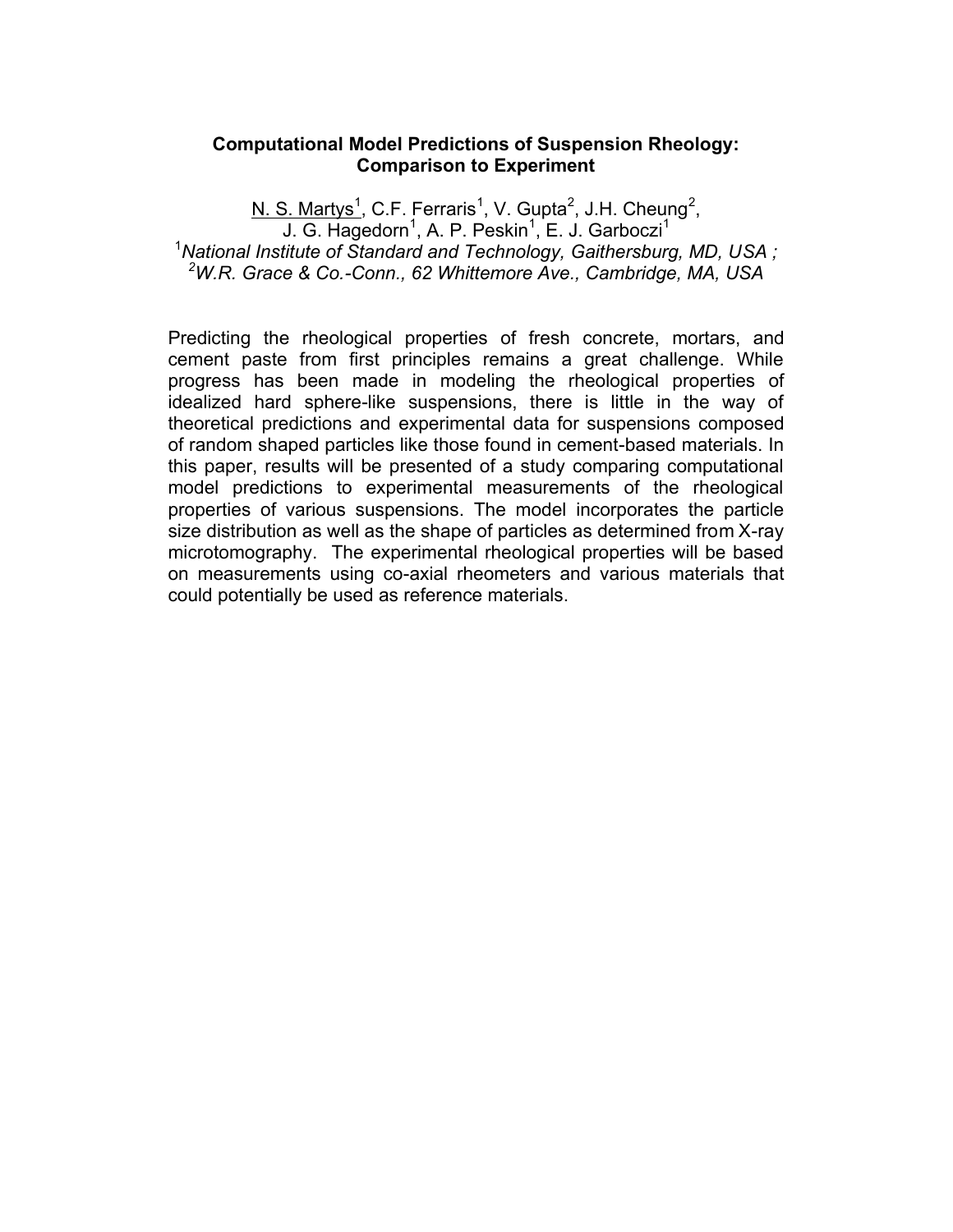#### $\mathbf{1}$ Introduction

Predicting the rheological properties of suspensions like fresh cement paste or concrete remains a great challenge. Some of the complicating factors in modeling such systems include the broad size and shape distribution of the cement, sand and coarse aggregates. Another challenge is the fact that most rheometers need to be modified to accommodate the larger particles. These modifications lead to rheometers with geometries that do not allow for an analytical solution of the flow pattern, making it extremely difficult to determine rheological parameters, such as yield stress and plastic viscosity, in fundamental units. Therefore, a combination of flow simulation in complicated geometries, particulate reference materials and modified rheometers need to be used to characterize suspensions.

To develop a realistic model, several considerations need to be taken into account: shape of the particles, spread of the particle size distribution (mono-size, or wide range of sizes), and the time evolution of the particle shape due to chemical interaction between the particles and the medium (e.g., cement hydration). Traditionally, most simulation models have relied on using idealized mono-size hard sphere suspensions. Such models are useful for developing a framework for understanding different phenomena and in capturing general trends, but these models lack predictive capability because measurements are generally made on far more complicated systems.

In this paper, some recent advances in modeling suspensions with realistic shaped particles are described and simulation results are compared with rheological measurements of suspensions composed of similarly-shaped particles.

#### $\overline{2}$ **Simulation Model**

The simulation of suspension flow is based on a mesoscopic model of complex fluids called "dissipative particle dynamics" (DPD) [1] that blends together cellular automata ideas with molecular dynamics methods.  $\mathsf{A}$ detailed discussion of this approach is beyond the scope of this paper; however, most of this computational approach is described in a paper by Martys [2]. The original DPD algorithm utilized symmetry properties such as conservation of mass, momentum and Galilean invariance to construct a set of equations for updating the position of particles, which can be thought of as representing clusters of molecules or "lumps" of fluid. Later modifications to the DPD algorithm resulted in a more rigorous formulation and improved numerical accuracy [2]. An algorithm for modeling the motion of arbitrary shaped objects subject to hydrodynamic interactions by DPD was suggested by Koelman and Hoogerbrugge (KH) [3, 4]. The rigid body is approximated by "freezing" together a set of randomly placed particles where the solid inclusion is located and updating their position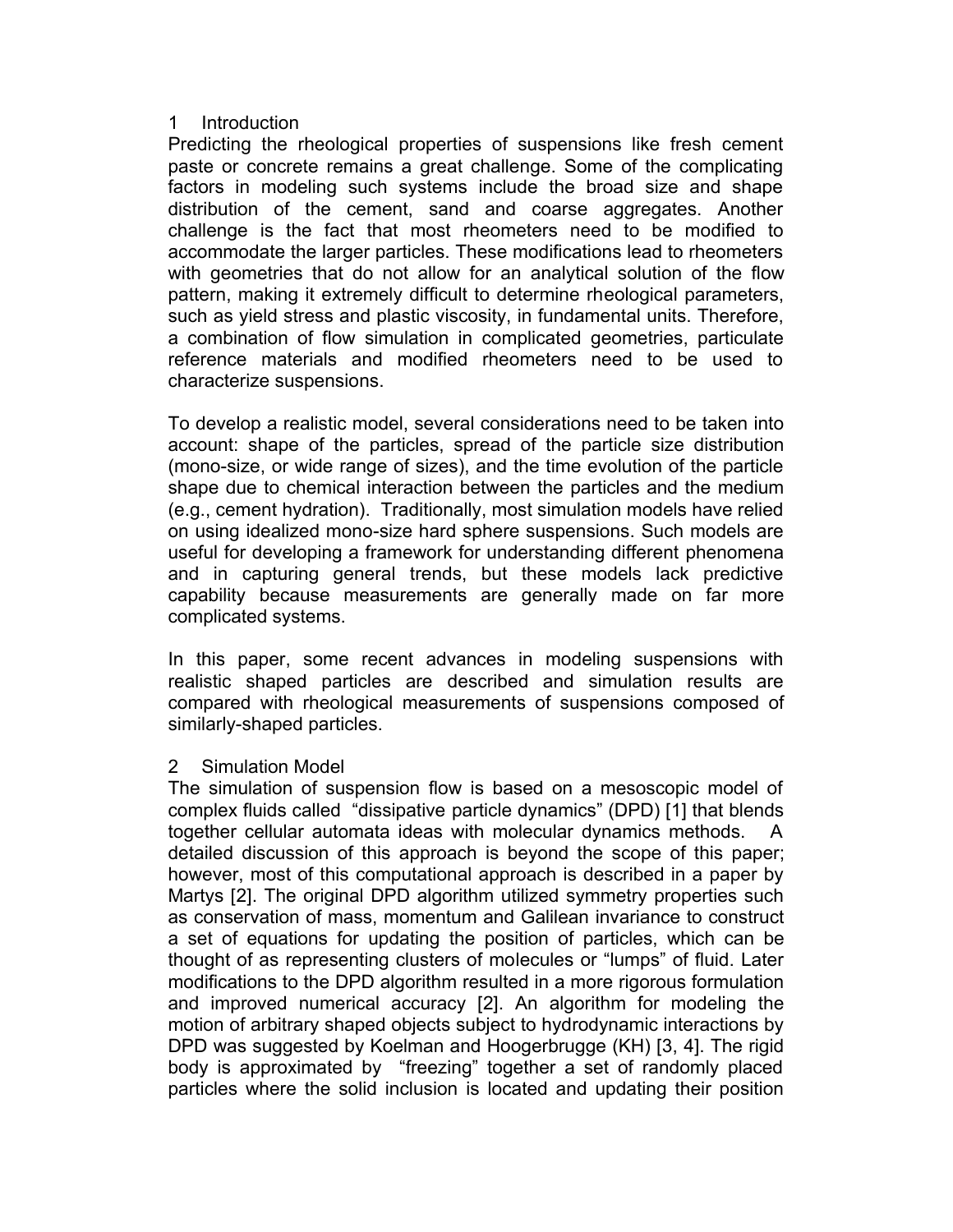according to the Euler equations. Another important modification to the model was to account for the short range hydrodynamic interaction between the particles. This is achieved by adding lubrication forces between the particles and taking into account the local curvature of the particles [5].

The realistic shapes of particles are obtained by X-ray tomography and a spherical harmonics analysis is used to mathematically obtain the particle shape from the data collected [6]. From the spherical harmonic representation, the surface normals, principal axes and local curvatures are determined. This information is used to determine the lubrication forces between particles. In this study, eight different particle shapes were used. Some were somewhat rounded and others more angular (Figure 1). The particles varied by about a factor of three in size and aspect ratio.

To create a suspension, particles were randomly placed in a cubic computational cell. The number of particles was selected to obtain different volume fractions similar to the experimental data. A shear boundary condition was imposed and the stress tensor was calculated from the interparticle interactions. The viscosity of the suspension was then determined by dividing the shear stress by the shear rate.



Figure 1: Random particle shapes derived from X-ray tomography of cement particles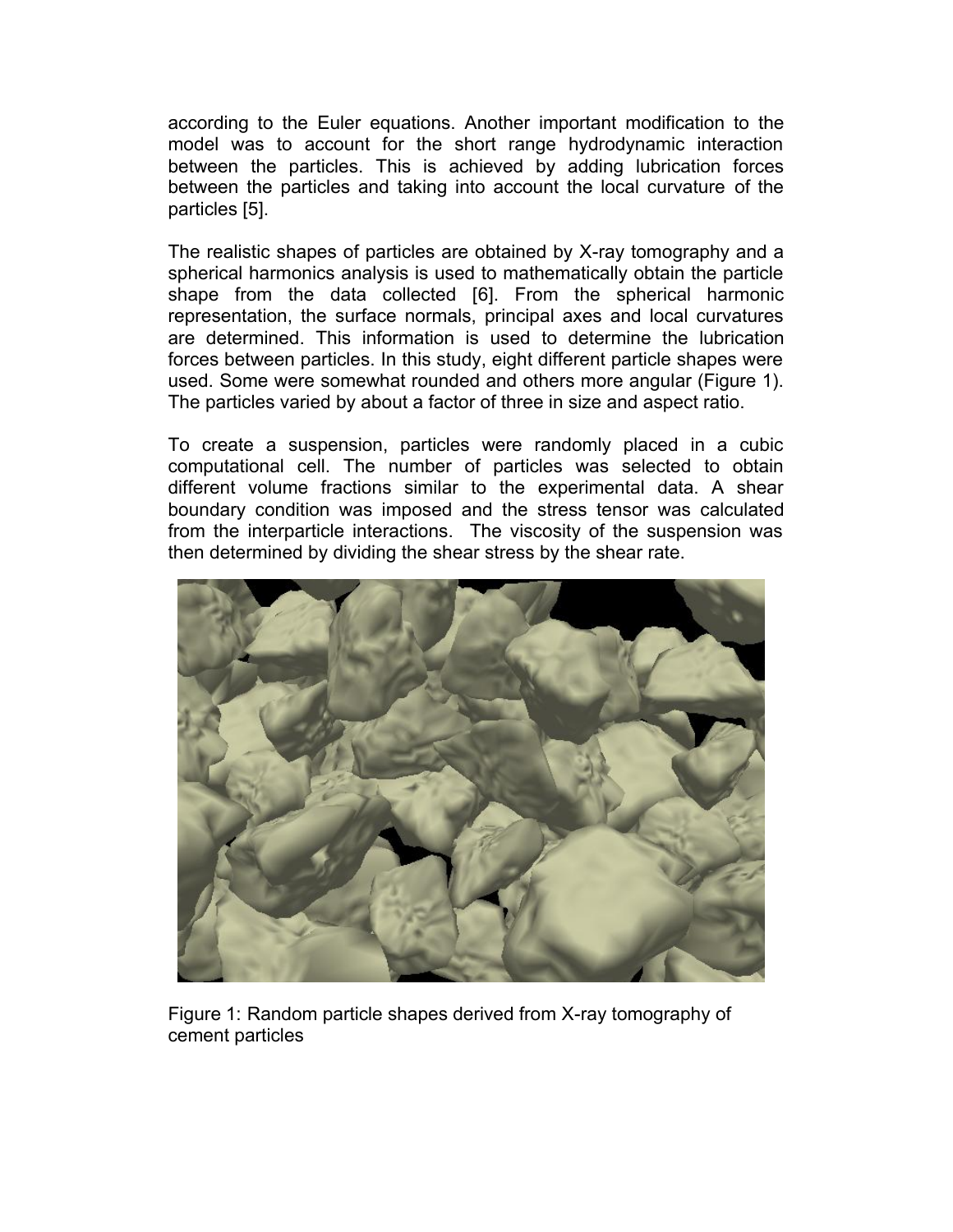### $\mathcal{S}$ **Materials**

The particles selected were either spherical or crushed/irregular shape. The medium selection was based on two criteria: 1) Newtonian liquid; and 2) non-reactivity with the particles. Table 1 shows the matrix of materials used.

The material used included a slag, a fly ash, three different oils and a solution of water with a high range water reducing admixture (HRWRA). The HRWRA was a commercially available polycarboxylate ether.

Table 1: Materials selection

|        |              | <b>Particles</b> |              |
|--------|--------------|------------------|--------------|
|        |              | Slag(S)          | Fly Ash (FA) |
| Medium | Various oils |                  |              |
|        | Water +HRWRA |                  |              |

The particle size distribution of the slag is shown in Figure 2. Slag S1 is a poly-disperse slag. S2 represents the sieved portion of the slag, which has a narrow size distribution. For slag S1, the surface area and mean size as determined by laser light scattering were  $613 \text{ m}^2/\text{kg}$  and 7.7  $\mu$ m, respectively. The density was 2920 kg/m<sup>3</sup>. For slag S2, the mean size was 65 μm, with a range between 29 μm and 190 μm. The surface area was 36.9  $m^2$ /kg.

The fly ash particle size distribution is also shown in Figure 2. The mean particle size was 20  $\mu$ m, the surface area was 457 m<sup>2</sup>/kg, and the density was 3040 kg/m<sup>3</sup>.



Figure 2: Particle size distribution (PSD) for the slag and the fly ash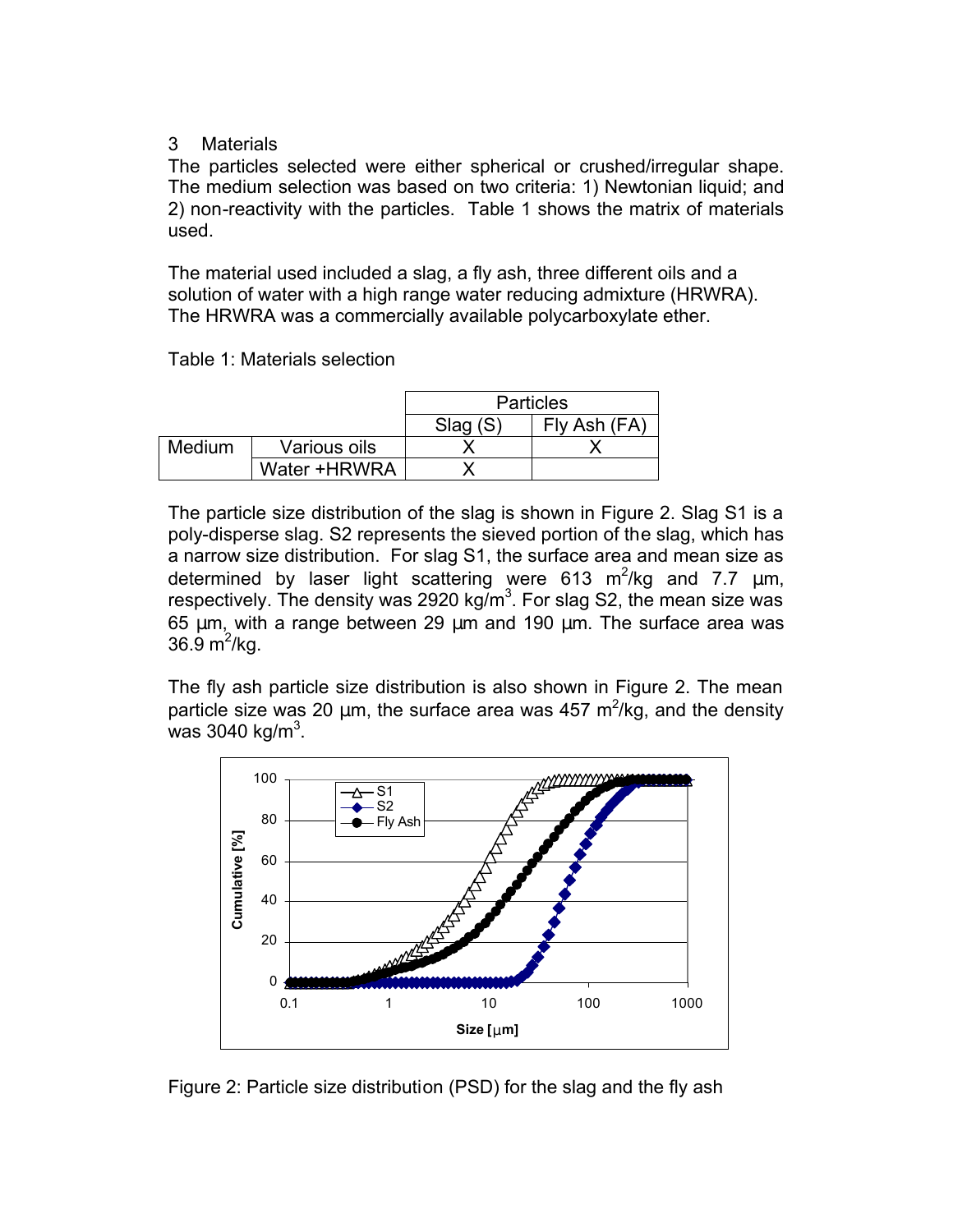Standard oils (Oil B and C) used for calibration of fluid rheometers and an oil that is used for preparing the mixture to calibrate flow tables (Oil A) were used. Table 3 shows the properties of the oils.

|                | Oil A             | Oil B           | Oil C            |
|----------------|-------------------|-----------------|------------------|
|                | Flow Table oil    | RT5000          | RT1000           |
| Viscosity at   | $0.076 \pm 0.008$ | $5.40 \pm 0.12$ | $1.10 \pm 0.002$ |
| 23 °C [Pa·s]   |                   |                 |                  |
| Density at     | $866 \pm 20$      | $970*$          | $970*$           |
| 23 $\degree$ C |                   |                 |                  |
| [kg/m $^3$ ]   |                   |                 |                  |

Table 3: Oil properties

Note: \* as provided by the manufacturer

- 4 Experimental Set-up
- 4.1 Suspension preparation

The samples were prepared using different methods as appropriate for the raw materials.

- The oils and FA or slags were initially mixed using a high shear impeller,; then they were hand mixed before each measurement.
- The slag suspensions were prepared using a mixer with a rotation speed of 41.8 rad/s (400 rpm) following a 4 min mixing cycle. The HRWRA and water were added to the slag and mixed for 30 s in a container. Then mixing was stopped for 15 s to allow for scraping of materials off the sides of the container. Mixing was resumed for another 75 s. At the end of 2 min, the scraping action was repeated for 15 s and the suspension was allowed to rest for 45 s. After that. mixing was resumed for another minute.

All suspensions, using any of the combinations in Table 1, were prepared at several different solid volume fractions varying from 20 % to 60 % depending on the materials.

### 4.2 Rheological Measurements

Rheology measurements were performed using two different co-axial viscometer geometries, Types G and N. Table 4 gives their geometrical specifications.

In all cases, the rheometers were used in a shear controlled manner. For the parallel plate and the coaxial N rheometer, the shear rates were increased and then decreased while measuring the shear stress. The descending data were linearly fit and the slope was calculated. In a pure Newtonian fluid, the slope is the viscosity but, in this case, a better fit was obtained with Bingham equation, so that the slope was really the plastic viscosity. However, for the coaxial G rheometer, the viscosity measured at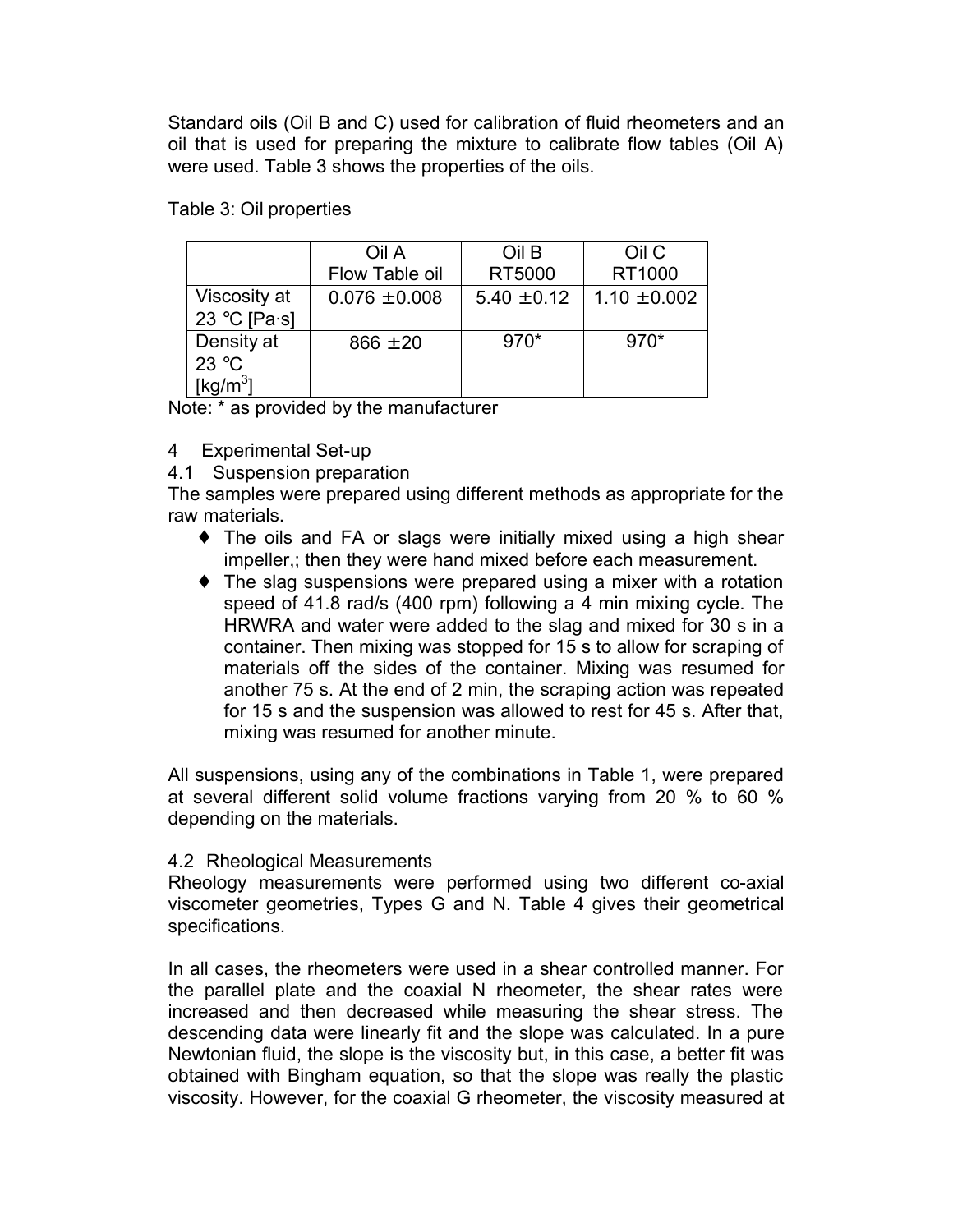a preselected shear rate of 80  $s^{-1}$  was reported as the viscosity. This is the apparent viscosity.

For the coaxial N rheometer, 10 measurements were taken with a 20 s integration time. For the coaxial G rheometer, 20 measurements, with a 2 min integration time, were performed to generate the viscosity curve. The viscosity reported is the ratio of shear stress to shear rate at a shear rate of 80  $s^{-1}$ .

|                 | Coaxial G                                             | Coaxial N                        |
|-----------------|-------------------------------------------------------|----------------------------------|
| Gap between     | 1.25                                                  | 2.5                              |
| shear planes    |                                                       |                                  |
| [mm]            |                                                       |                                  |
| Diameters outer | 27.5                                                  | 43                               |
| container [mm]  |                                                       |                                  |
| Diameter of     | 25                                                    | 38                               |
| inner bob [mm]  |                                                       |                                  |
| Type of surface | Sand blasted                                          | Smooth                           |
| of shearing     |                                                       |                                  |
| plates          |                                                       |                                  |
| Range of shear  | $\overline{1}$ s <sup>-1</sup> to 200 s <sup>-1</sup> | $1 s^{-1}$ to 45 s <sup>-1</sup> |
| rates           |                                                       |                                  |
| Model used to   | Ratio shear                                           | Bingham on                       |
| calculate       | stress/shear                                          | descending                       |
| viscosity       | rate at 80 $s^{-1}$                                   | curve                            |

Table 4: Rheometer geometrical specifications

# 4.3 Relative viscosity

The concept of relative viscosity will be used here to compare simulation and experimental data [7]. The relative viscosity is defined as the ratio between the viscosity of the suspension and the viscosity of the medium. Therefore, two suspensions with the same concentration of particles and similar particle shape (round or angular) should have similar relative viscosity values. Comparison between measured data and simulation data then becomes possible.

# 5 Results

The data obtained for all measurements and all simulations are shown in Figure 3. The coefficient of variation (COV), for slag S1 or S2, calculated from three suspension duplicate measurements was 10 %. The COV was also 10 % for the data obtained with the other materials as estimated from measurements done with the same instruments [8]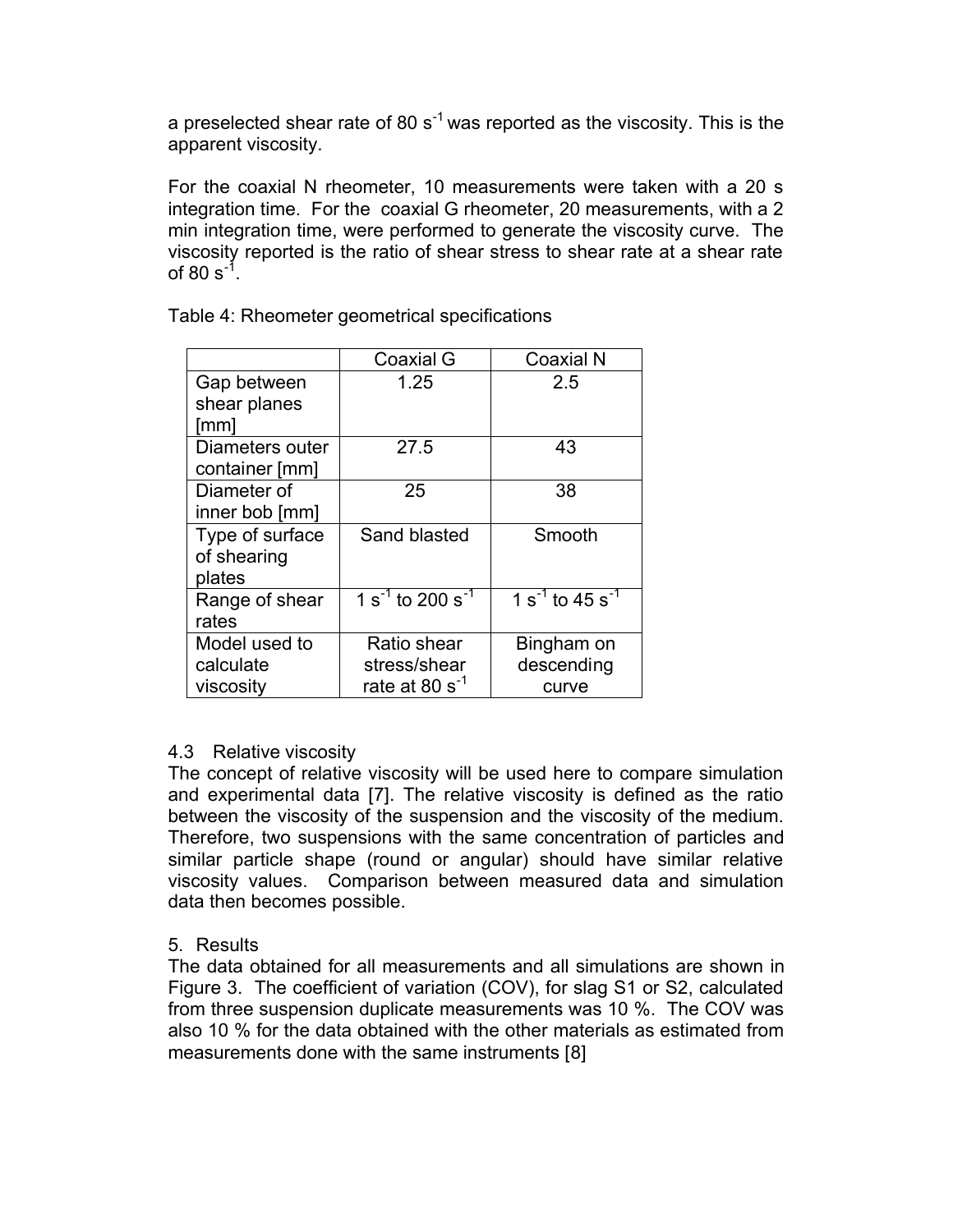To use the concept of plastic viscosity, the measurement of the medium is paramount. An error in this value can cause relative viscosities that are too high or too low. The measurements of the oil are standard and are reported in Table 3. On the other hand, the viscosity measurements of the aqueous solution used for slag S1 required more careful measurements. The medium was a 10 % by mass fraction solution of the HRWRA in water and gave a viscosity of 0.0025 Pa·s (7 % COV obtained from duplicate measurements).



Figure 3: Relative viscosity versus volume fraction for all materials used. The error bars correspond to the COV error estimated from replicate measurements (if not visible, the error bars are smaller than the symbol).

# 6 Discussion and Conclusion

Figure 3 shows all the data obtained from simulations and experiments. The two simulations are: 1) wide particle size distribution of spherical particles (SR), and 2) narrower particle size distribution of crushed particles as shown in Figure 1 (SC). It appears that all the experimental results could be roughly separated into three groups: 1) the data obtained with the S1 slag, 2) the data obtained with the slag S2 and 3) the data obtained with fly ash (FA).

It is interesting to note that the simulation SR matches the data for S1 for volume fraction lower than 50 %. This implies that the particle size distribution has a larger effect than the shape. In other words, the slag S1 particles have a crushed shape (as in Figure 1) and a wide size distribution yet they match the simulation obtained with the wide distribution and spherical particles for volume fraction below 50%. For a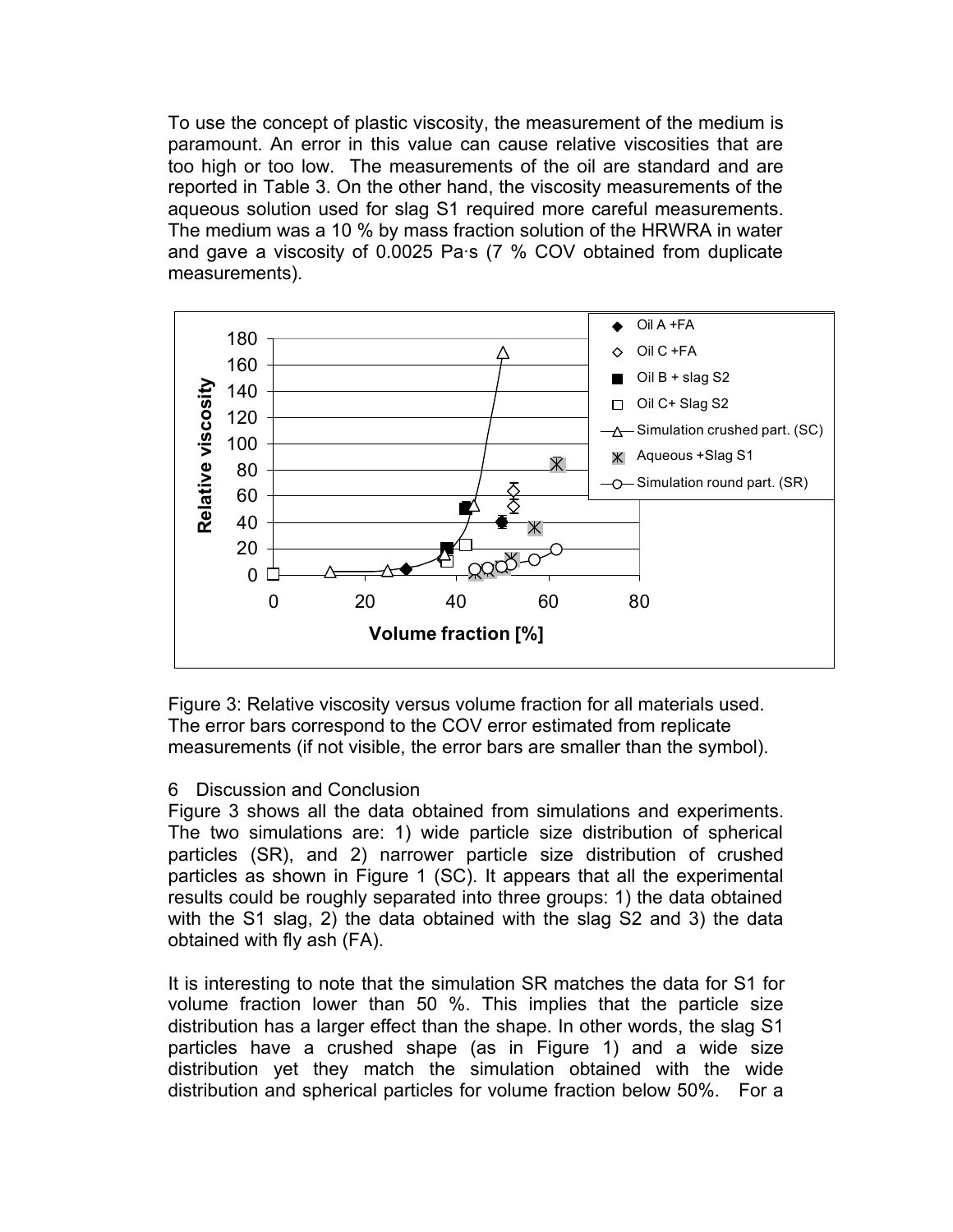volume fraction above 50 %, for slag S1, the experimental data increases more rapidly than the simulation data (SR) from Figure 3. At these high volume fractions, the shape of particles plays a very large role in the viscosity. The flattened sides of the particles have a tendency to push against each other making it difficult for the particles to flow pass each other. Therefore, the system has a tendency to temporarily lock or jam. This phenomenon is not accounted for in the simulation SR. On the other hand, the slag S2 matches simulation SC because the shape and the particle size distribution are both taken into account in the simulation.

The shape of the fly ash was considered to be spherical, while slag S2 was crushed. The results for fly ash are in between the two simulations because the particles are spherical while having a particle size distribution between the slags (Figure 2). It is conceivable that the fly ash particles could have agglomerated or are not well dispersed in the oil. This will have a tendency to increase the relative viscosity from a well dispersed system as considered in simulation SR. The spherical shape will reduce the relative viscosity from the crushed shape considered in simulation SC.

We have shown that by accounting for size distribution of particles and shape, we can more closely correlate measurement results with simulation models. For the lower volume fraction, the shape does not appear to have a strong influence on the data. This research could serve as a basis for establishing a reference material to be used both for validation of models and for calibration of rheometers of non-conventional geometries.

# 7 Acknowledgements

The author would like to thank the VCCTL™ Consortium for its financial support. We are grateful to Barry Descheneaux (Holcim) for providing the slag, and to Dan Ratjer (WR Grace), John Winpigler (NIST) and Max Peltz (NIST) for performing the experimental measurements. Dr. Jeff Bullard should be thanked for reviewing the paper and providing useful comments.

# 8 References

- R.D. Groot and P.B. Warren, "Dissipative particle dynamics:  $[1]$ Bridging the gap between atomistic and mesoscopic simulation", J. Chem Phys. 107 (1997) 4423-4435
- $\lceil 2 \rceil$ N.S. Martys, "Study of a dissipative particle dynamics based approach for modeling suspension," J. Rheol. 49 (2005) 401-424